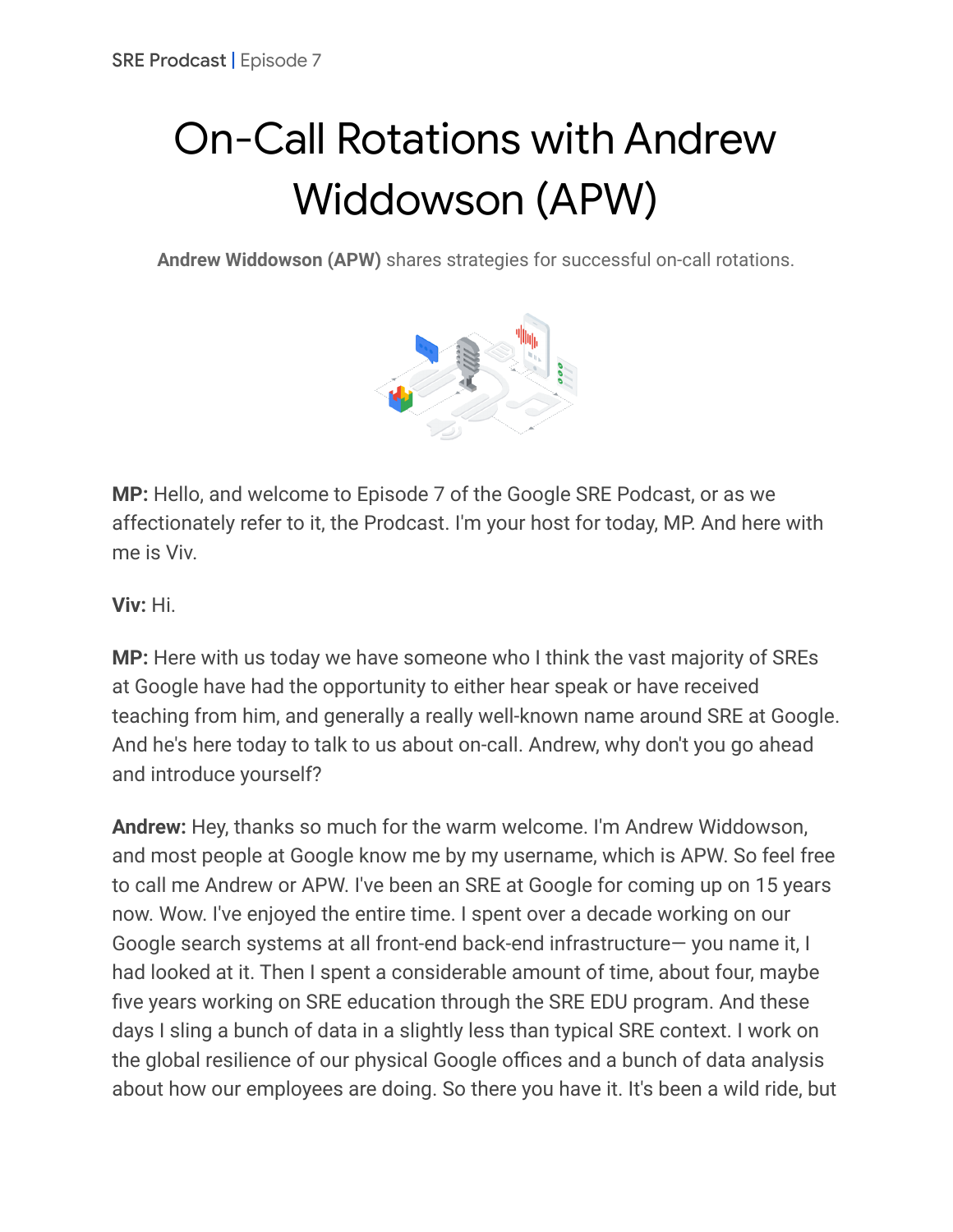I'm glad to talk to you today.

**MP:** Yeah. So on-call is something I think a lot of people in operations systems administration are already familiar with. Why would you say it's SRE's job? It's always a little bit of a funny thing that we're usually the point people for these emergencies for these huge complicated systems, but we're also not usually the experts in how any particular piece of these systems works.

**Andrew:** Yeah. Well, let me set the stage a little bit. So Google is a massively large company these days, but it is always been the case at Google that there have been more software engineers in a general sense, working on products, than there have been SREs. We are, if you will, naturally scarce. So while I agree that in many cases, for some of our most public-facing, high revenue, et cetera, high-risk sorts of products, that SRE should be on-call or co-on-call for a service.

The other part that I just want to mention that's a part of our leverage, a part of our scarcity, and a part of our selectivity, is that the overwhelming majority of, let's call them microservices at Google, do not have SRE on-call for them. So we pick and choose not our battles, but our responsibilities. And you can think of the fact that at least at Google, if an SRE is on-call, or an SRE team is on-call for a product, that means that there's a certain extra standard of reliability being afforded to it. But we try not to hoard that for ourselves. So even in many of those on-call rotations, we are co-on-call with our developers. Just wanted to clarify that off the top.

But why should an SRE be on-call or an SRE team be collectively on-call for a service? I think it's because we spend an extra— not necessarily disproportionate, but a necessarily proportionate— amount of our time thinking about the art and science of reliability, rather than just doing the things that make it reliable. So we are both on-call and we're thinking about how to make on-call better.

Whereas the mindshare of many other software developers who may be themselves self-on-call for a service don't necessarily have that mindshare or that amount of time allocation to do that. So, I don't know. I think we're meant to be exemplars of on-call, and we will both do a great job at on-call and like I said,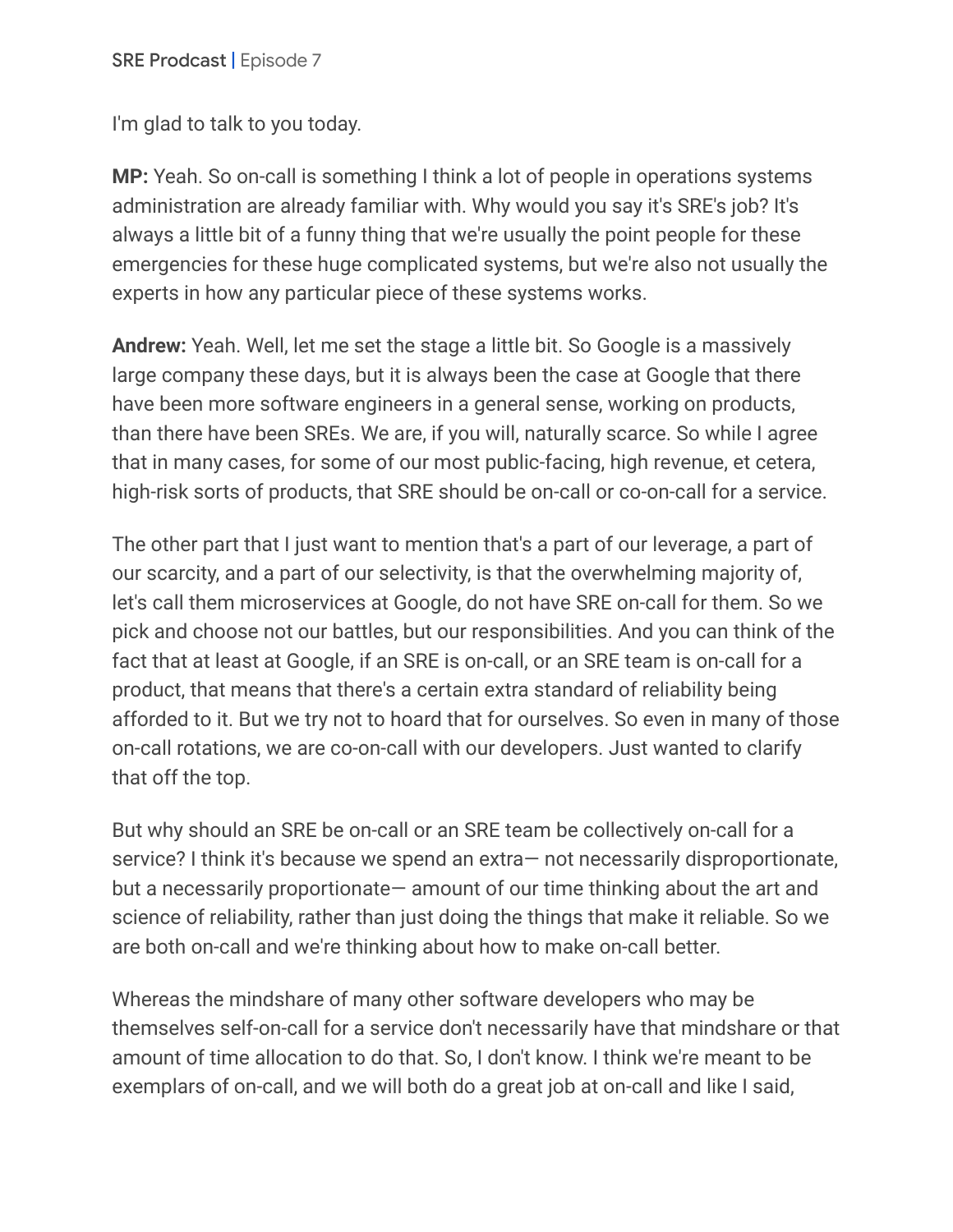make it better.

**MP:** It gives you a really visceral sense of the health of your systems when you're the one carrying the pager for them.

**Andrew:** Absolutely. I want to be careful about how I say this because sometimes our internal phrasing can sound a little snarky, but I think it's important that our developer colleagues who don't first identify as Site Reliability Engineers— I also identify as a developer, mind you, but identify as an SRE first— our developer first counterparts need to be able to, quote, "feel the pain of the service"— the operational aspects of it $-$  in order to be motivated to make it better, because otherwise, it's just throwing stuff over a wall. Here: take this, person who isn't really an SRE!

In my mind, SRE is about having the setup with your developers, the mutual respect to say, "We're going to operate this together. However, we may call you in for the big things, because we know that you are a calming force and that you are— especially your brain is especially predisposed to thinking through the on-call issues." So you're not in trouble if an SRE shows up. The cavalry is here. The extra help has arrived if an SRE is here.

**Viv:** I like it. So speaking of feeling the pain of your service going wrong, which I think you just mentioned, I think sometimes there's a perception that on-call is just really painful. It's like, "Ah, I have to carry the pager… all these things are going to be terrible. It is this burden that is part of my job" versus like, "it's a part of my job." I guess there's different ways to think about it. What, to you, makes on-call a positive if it is a positive, and how can it be a positive if it's not?

**Andrew:** Oh, for sure. The following might sound a little bit exaggerated, but I firmly believe it, and that is that on-call is… you get to be in the driver's seat. If you want a poor race car analogy, which I'll neglect to fully flesh out: you get to be in the driver's seat for a product for your slice of time. And so yes, if it turns out that you're— okay, bad analogies abound— if you're driving, if you're in a race car, but it's constantly backfiring, that's not going to lead to a fun lap around the racetrack. But if you're there and you're able to see the machine sing, if you're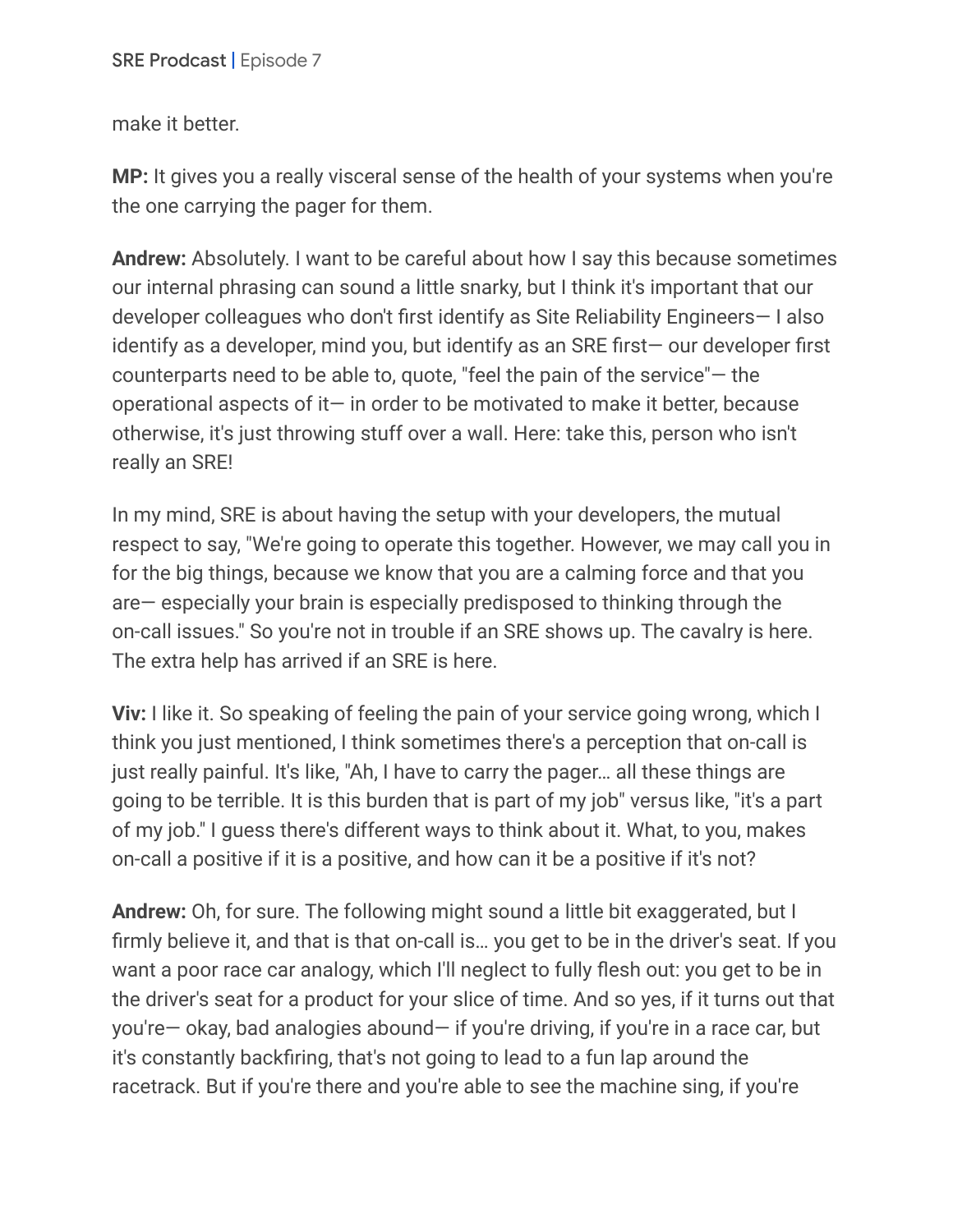able to get the car to really hum and you use it efficiently, you come off the track saying, "I can't wait to do that again." So for me, I look at on-call as: it's a temporary responsibility that I enter into along with everyone else who's in my on-call rotation to make sure that we have the biggest nonevent of my shift. But that being said, let's go straight into the painful on-call shifts.

So, again, the following is a cultural aspect of how Google treats its production operations. And it doesn't necessarily mean that this is right for everyone, but we have, as an homage or an honor to one of our almost founding members of the SRE org, Ben Treynor Sloss, Ben Sloss, we've named like a fatigue limit, which we've incorrectly called the Treynor limit— his last name is Sloss, we should call it the Sloss limit, whatever. We have this limit named after our grand poobah, which says: if you get more than a certain number of incidents that happen per shift, then that's a sign that your SLAs may need to be adjusted— probably do need to be adjusted.

I mean, it's not the case of, "Oh, I got paged 10 times today and that's over a threshold of, let's call it three, but this has only ever happened once. We should take radical action." No, of course not. But if you look over some smooth window of time and you realize that the amount of time you spend doing follow-through on your incidents, on your outages— which there's always a certain amount of follow-through, helping to coauthor postmortems, or seeing a fix through to production— if that is over a certain threshold, you will end up in some sort of cumulative failure, like a stack of dominoes falling over where you're like, "Oh, but I can't write a postmortem 'cause I'm getting paged again. Oh, I guess I can't write the postmortem." That sort of thing is really bad.

So we look, at least at Google, with the thresholds that we've set. And again, what even is an incident? It can be— the measuring and the math that we particularly use is less interesting than the philosophy behind it, which is the SRE or really any production-oriented on-caller has a certain mental fatigue limit that we both don't want to get up close to, but we want to very carefully defend ever getting close to sustainably, so that people can say, "I'm not depleted by my on-call shift. Instead, I'm intrigued or refreshed— best case— or nothing happened; I was bored with my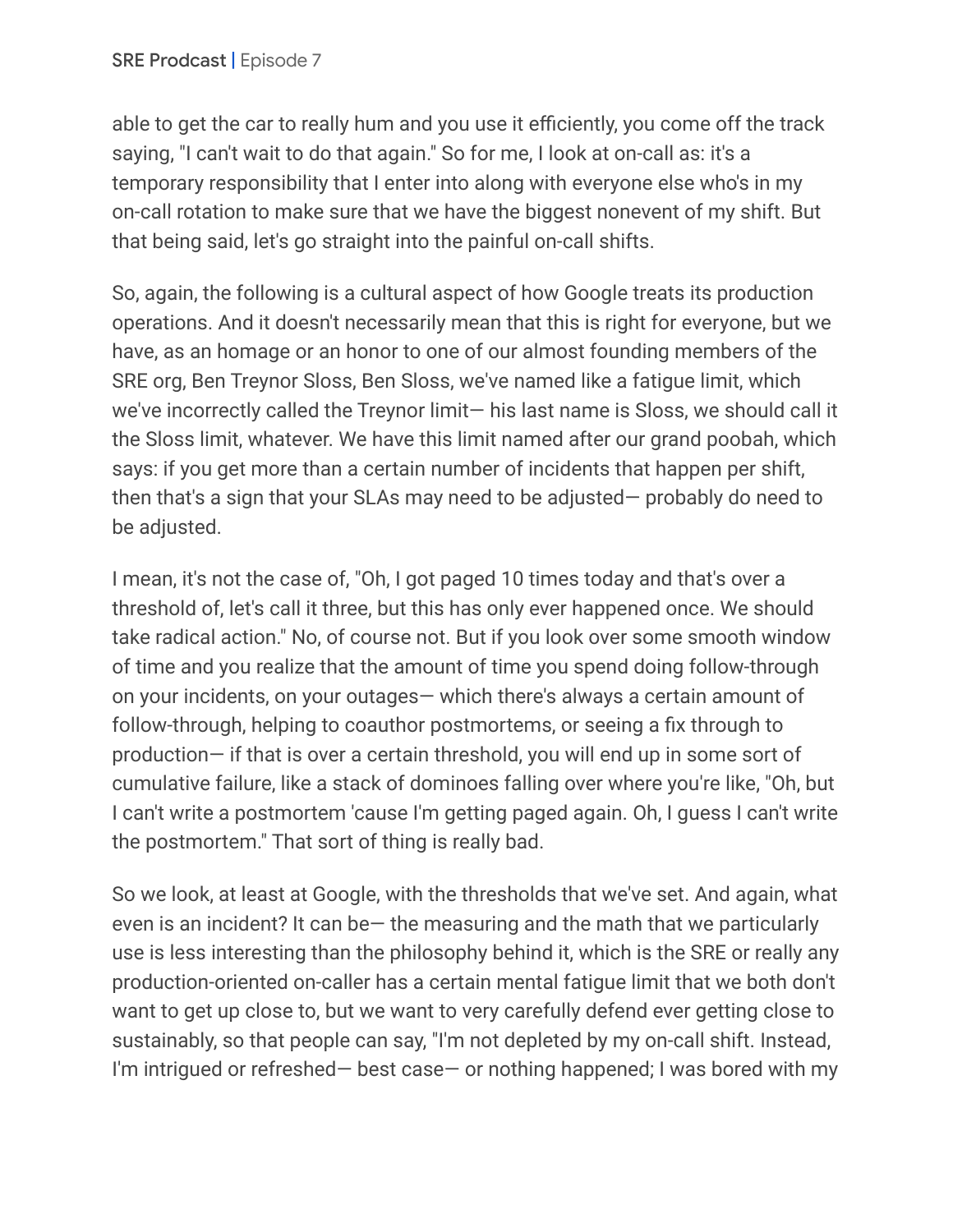on-call shift." That's okay, too.

So anyway, that's my take on making sure that you have a balanced thing and having the managerial and cultural support to say, "This on-call rotation isn't sized for the number of incidents or the SLA that it has, or the number of people involved, et cetera." That's an important aspect of making sure that on-call is the sort of thing you don't run away from.

**MP:** Yeah, so something I've noticed that is not a standard across teams, but is a common practice, is to actually have both an on-call and an on-duty rotation. How does this relate to that limit?

**Andrew:** Sure. So just to be clear, let's define what we mean by on-call and on-duty generally. So I think on-call is: you are responsible for the vitality of the uptime, the responsiveness of the service during your shift. And on-duty means some sort of probably small quanta, but maybe high quantity of work that needs to be done: crank turning, answering tickets, answering support, whatever type of stuff.

And sometimes mechanically, some teams will make the on-caller also be the on-duty person, because there are large swaths of time where you're maybe not getting paged for your service. The goal here is not to get you exactly one page per 12 hours or something. It's to be less than— which could be zero— incidents pages, et cetera, per shift. So that's just an optimistic overloading.

But I really do want to call out that I think the skill required and the level of thinking exercised— not the level— that the type of thinking exercise for on-call and for on-duty, it could be any number of things, but we'll just say it's very different thinking. One is more like, I'm going to do a repetitive thing or I'm going to follow some decision tree repeatedly and just make a bunch of copies or whatever it is that you do when you're on-duty. But for on-call, it's much more about, as our lead of SRE Education, Jen Petoff says, being stewards of the scientific method in a pressure cooker, at least while you're being paged.

So the only thing I would guard against, if you were to ask, would be making sure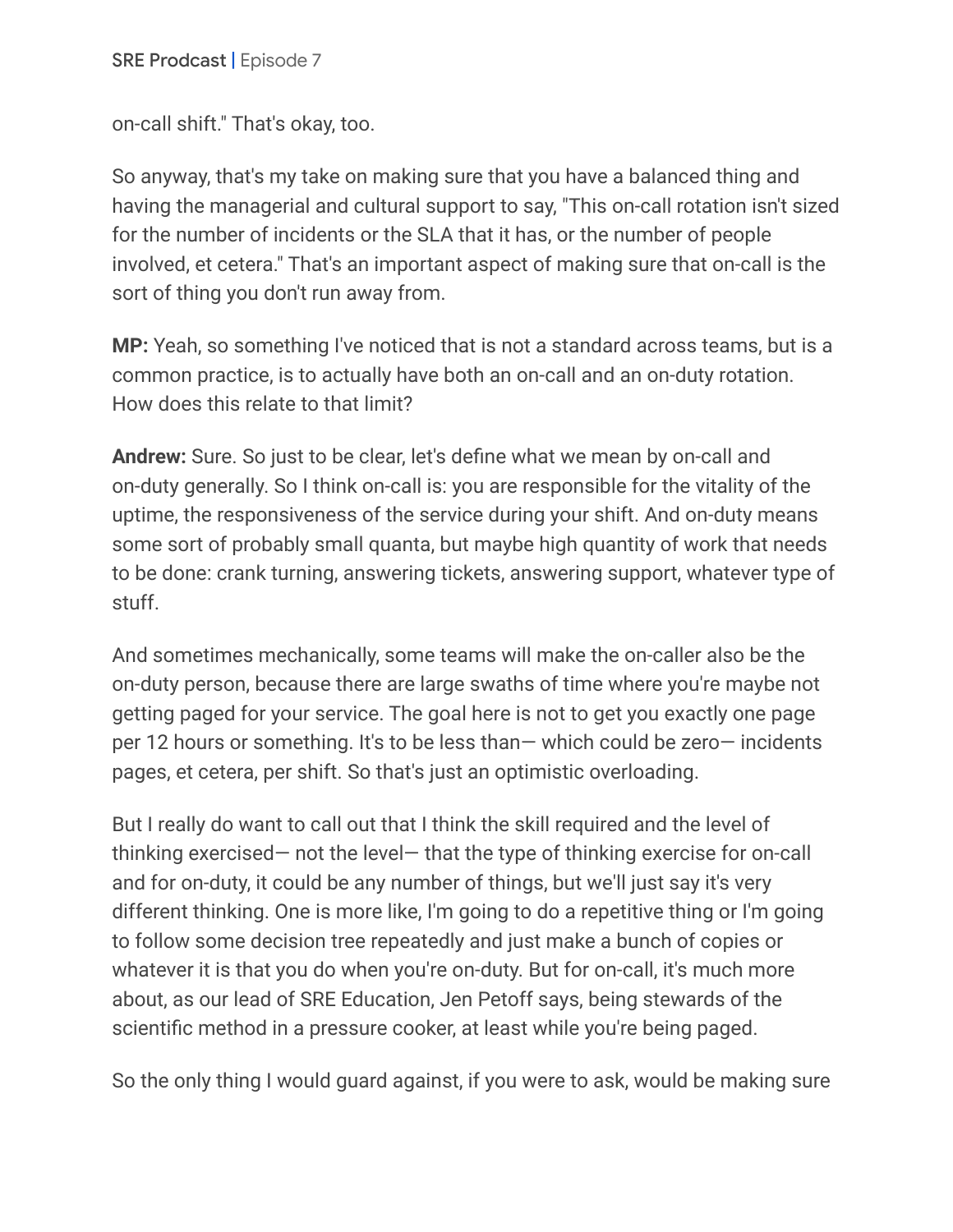that on-duty does not drain the on-caller so that when they do get paged, say towards the end of their shift, but while they were still on-call, and they go, "Man, I just did a bajillion thousand tickets and now I'm getting paged. Oh, my head hurts." That's not setting a team up for success. So some teams, like I said, optimistically overload on-call to also include, like, "while you're here, do on-duty." But others keep it separate. And really, it comes down to how capable are you and your team of being simultaneously on-call, even if almost quote, unquote, "nothing happens", and also doing some other element of day job work.

So I particularly like coding while I'm on-call. And then I'll just make sure that I write copious amounts of structural documentation as I go. I often code comments first. So I've set myself up to be a fast— I can resume my coding quickly because I always bookmark where I was, if you will. For some people they're like, "Man, I can't get anything done when I'm on-call. So just sure, give me the on-duty." I don't know why I'm using that voice for, "Man, I'm so overloaded," but it really depends on the work. You can have on-callers who are double dutying as software engineers; you can have on-callers who are double dutying as technical program management, and so they may have different skill sets in what they do when they are not being paged.

**Viv:** So if you can have, say, two people splitting the work of on-call/on-duty, you're saying it could be one person, it could be two… could you have two people who are on-call for the pager at the same time? What does the people distribution look like? And are there some guidelines on setting up your rotations?

**Andrew:** Absolutely. So let me first answer the, "Can you split being on-call at the same time?" and then, "How would you construct maybe the demographics and distributions of people involved in an on-call rotation?" So keep me honest; let's bookmark that.

In general, I consider on-call to be both a symbol and a responsibility. So in the responsibility part, it's like, "Oh no, we're spewing 404s in our front-end or 500s or something," and you've got to go figure out why it is, and make it better, faster, more like it never happened. But it's also kind of a, like I said, a symbol— a lightning rod, if you will. So if you are the on-caller, you are being given a token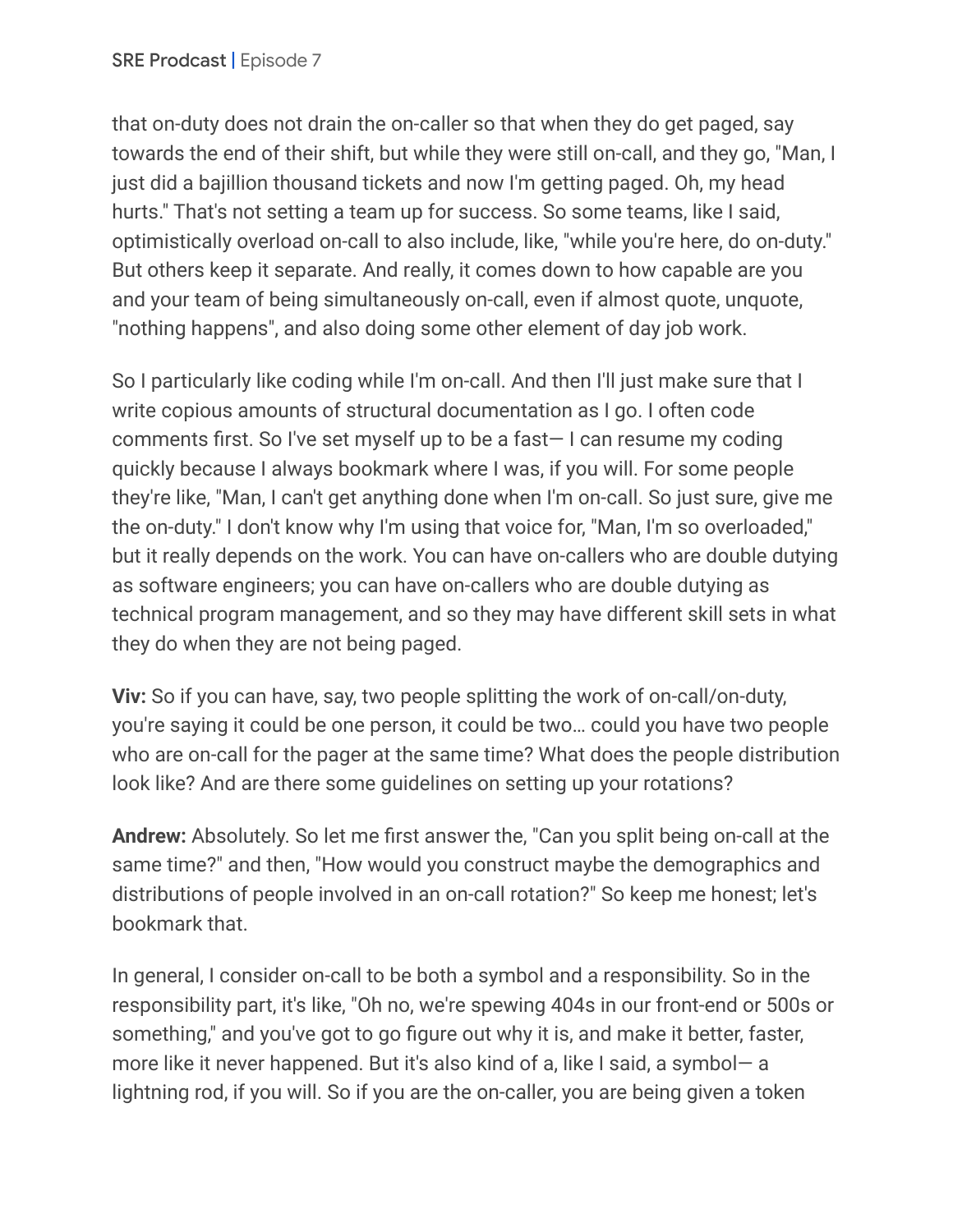that says you are the decider for the reliability of this product. At Google, we have a saying, which is: when you're on-call for a Google product, you have temporary equivalent authority to a vice president. And that's really true. You may need to make the decision. A part of being on-call is deciding, and you may not be the most knowledged person in the decision space, but you are the most present and most stateful decider until such time as someone can augment you at your request.

So this is an indirect way of saying to your question, "What if you split the work?": so it's my personal preference to have on-call and on-duty be completely separate because I think it gives more agency to the single on-caller to say, "I choose to do whatever I do when I'm not being paged. Whatever is best for my work and day job," as opposed to I'm being told, "Please do tickets or this or that."

But if you were to split on-call by, say, having two on-callers, regardless of how on-duty is split, I think the ability to respond to an incident may be slightly improved possibly, but the authority-agency-visibility of, "Who is the on-caller? I need to talk to the on-caller" is reduced because you now have two people. You have maybe heard of phrases like, "Too many cooks in the kitchen," or, "If a problem is everyone's problem, then it is no one's problem." Or the classic, "If you don't get what you want from one parent, you ask the other."

So needless to say, I am, for the most part, in favor of [a] single person being the primary on-caller. And if you have a second person for extra support— for relieving for breaks, for "you need to go to the grocery store"— I also recommend a secondary, but exactly that: a primary and a secondary rather than two co-primaries and no secondary. That's my personal preference. I think it solves for efficacy of communication and it also solves for agency of the on-caller.

**MP:** Yeah. Thinking about it, the thing that would throw me off the most of trying to have two primary on-callers is, well, how you're splitting who's taking what page and doing that in some kind of equitable way. But even then, once you start, if you're just going back and forth, just alternating, there's a visibility loss there potentially— that as one page can be the consequence of the thing that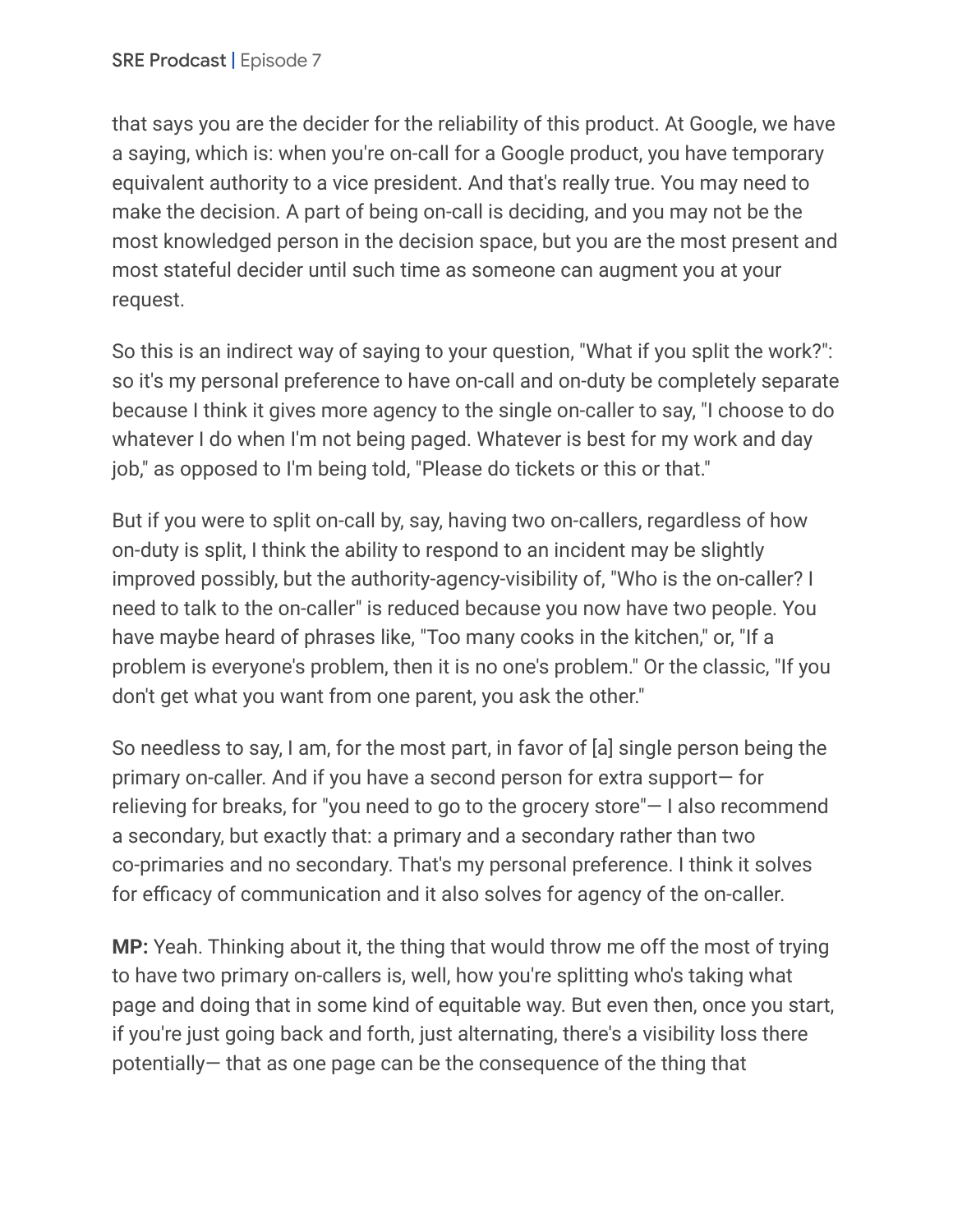happened 15 minutes ago and isn't actually a separate problem.

**Andrew:** Yes. The other argument I would make here is if you were to be so unlucky as to have two problems coming in in short distance from each other, and it turns out that they are in fact completely unrelated or mostly orthogonal, having your secondary remain mentally fresh so that when you get paged again and you look at the thing you go, "Oh, that's not related to this at all. Dear secondary person, would you please take this?" Then this also reduces the cognitive burden for each of you. I think that's related to what you're saying.

**MP:** Yeah, definitely.

**Andrew:** So I think the second part of your question, if I'm hearing you right, was about how would you design parts of on-call, or would you like to throw that question back to me? I just want to make sure I understand.

**Viv:** Sure. Yeah, I was just asking about the rotation since we were talking about how you might staff it. Other parts of the rotation. So maybe there are more opinions on staffing, but also: how long is your rotation? What does it cover? I don't know. I know I'm throwing more questions at you in response to us bookmarking a question for later.

**Andrew:** This is great. I welcome all the questions. [laughs] So hear me out, fair listener, when I say the following— because again, same disclaimer as before. This is just an overview of ways that Google has chosen to solve things and size things. And so if you hear something in the following that you feel like it could never work for your company or your team, that's okay. But hear me out on some of the different trade-offs and things that we've evolved into.

So for one thing, we tend to pretty heavily staff our SRE teams. So we have an internal minimum standard of having six or maybe seven— I've lost track— people on each of two sides of an ocean, as it were. Two geographically very different sites must each have at least six or seven people in them. So that would be cumulatively 12 to 14 people at minimum in order to have an officially SRE-funded on-call team and on-call rotation. And so that has implications for all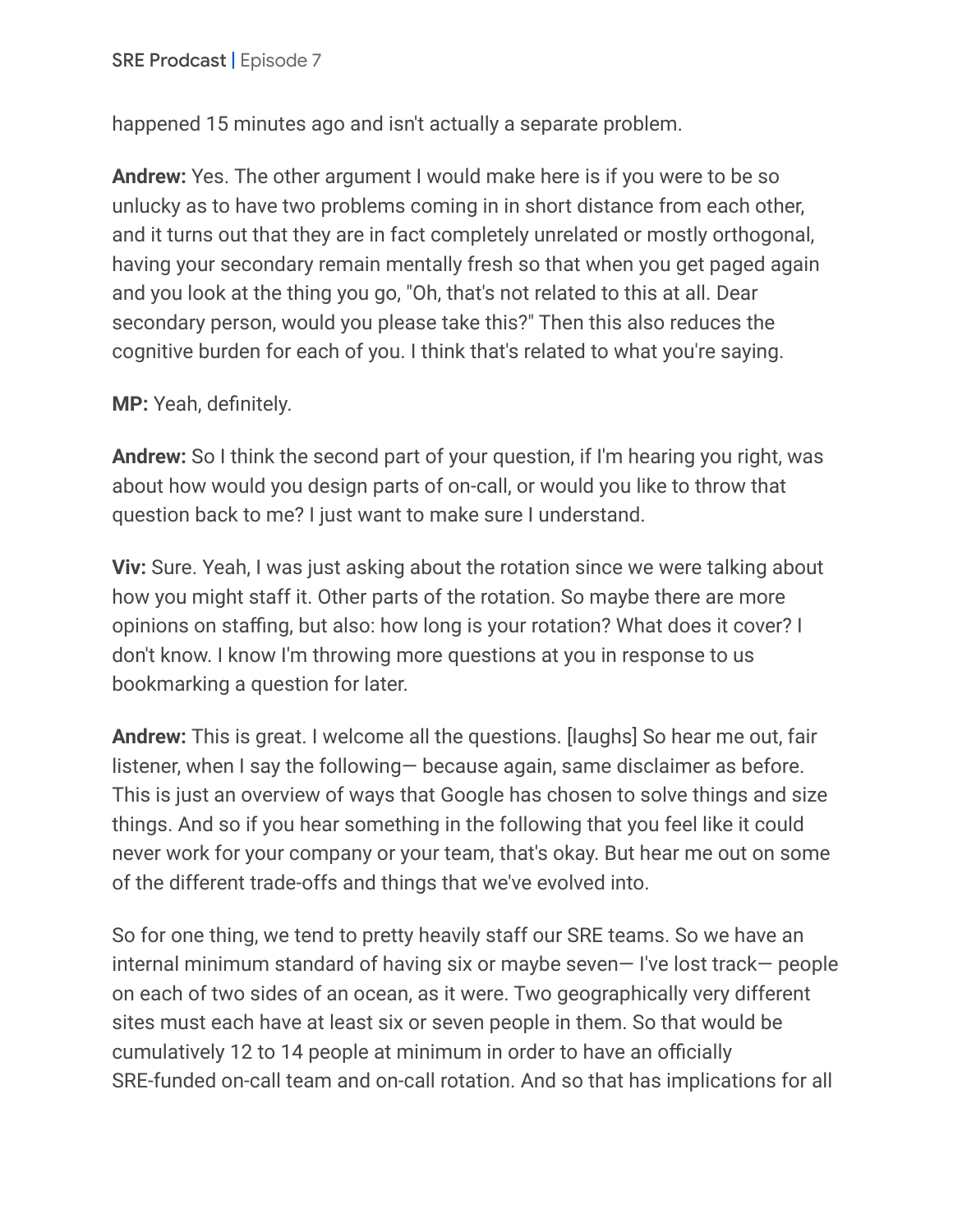of the rest of the math that we're about to do. You might say, "I'm a team of three, this doesn't make any sense for me!" That's totally fine. But hear me out on some of the additional timing that we do.

It is on a SRE team by SRE team— well, for that matter, any on-call team— basis to determine how much time an on-caller spends per shift, how many shifts you have per day or per week, et cetera, et cetera. But of course— and this is an important thing to flag— it is the responsibility of anyone making an on-call rotation to comply with local laws, local employment laws regarding work, work hours spent, and so forth. And so when I say the following, I mean this for a majority of teams, but there are always exceptions based on where some of our on-callers are based.

Some teams choose to have a, let's call it "seven unique days a week"— like a one day of on-call, then further split into, say, 12 hours, so like 12/12. And what this might mean is, let's say that you have different people on your team, and I'll call them A, B, C, D E. Those are all people. It might be then on day one, you have 12 hours of A and 12 hours of B. And then on the next day, you have 12 hours of C and 12 hours of D, where A and C are on one continent and B and D are on another. So that's a case of a dual-homed on-call rotation that is 12 hours within each 24 hours. So that would mean you could have conceivably up to 14 different people a week. Of course, some people may choose to coalesce and say, "I'm going to take Monday, Wednesday, Thursday," or, "I want to take Friday, Saturday, Sunday." They could choose to do that by horse-trading with their colleagues. But the idea is you roll the dice in advance and you could have a completely new person for tomorrow's 12 hours in, let's say, California time than you did in yesterday's 12 hours of California shift or whatever.

Some other teams have much more of a congealed or consecutive sort of basis. So they'll say, "Okay, well, we're still going to do 12 and 12, or maybe we move the divider between the two on-call teams because one is in a slightly different time zone where it's a little bit harder to do this. So we're going to have some sort of a mercy shift, which is like we do 10 and 14 because of whatever the case may be." Sometimes you don't control what nation your second on-call team is hired in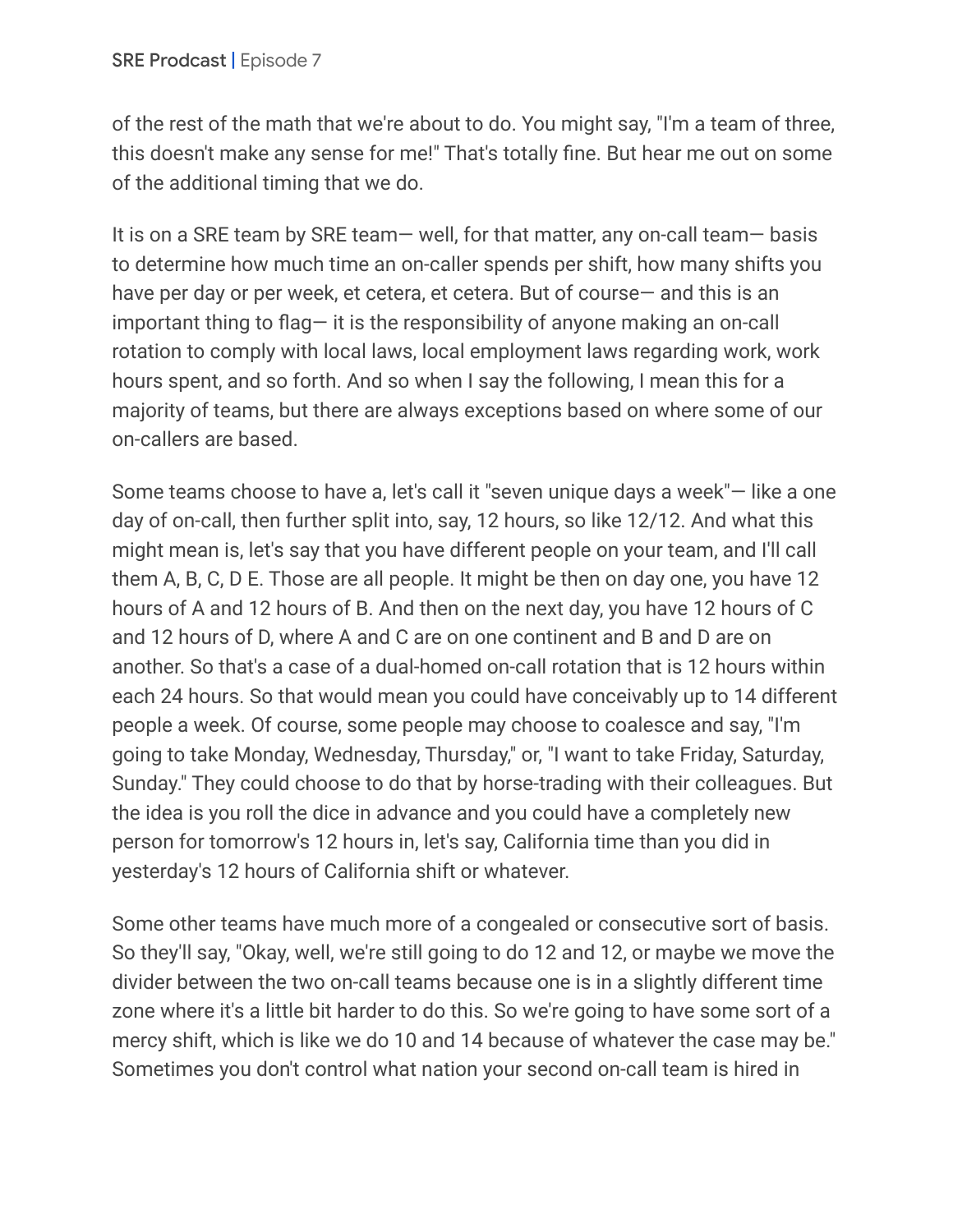because it was a matter of your company staffing priorities, let's say.

So regardless of whether it's 12 and 12 in a day, or it's X and Y that sum up to 24, maybe you do formally say, "Okay, we're going to have the same person be on-call from North America during their daytime, plus or minus, for 7 days at a run." So that's much more of a different end-of-the-rails sort of setup. So you say, "I'm doing an on-call shift for 7 days, 12 hours a day. And I have a colleague who's also doing 7 and 12."

And there are also variations somewhere in the middle between these two that we've seen as well, which is, for example, not doing daily, not doing weekly, but doing something like either over the weekend plus Friday or Monday, so let's call it "Friday, Saturday, Sunday," and then having an entirely during the workweek "Tuesday, Wednesday, Thursday" setup. And by the way, I say that with a North American view on the workweek. You can imagine modifications for cultural norms in certain nations and certain countries, specifically around maybe days of Sabbath or employment law, et cetera.

But there are other variations, as well. So some people say, "We prefer on our team to know that we always have the same hours of the day that we're going to be on-call for. So give me whole days." So Friday, Saturday, Sunday was my previous example versus Monday, Tuesday, Wednesday, Thursday. Or some people say, well, actually there's a benefit to having a midday handoff just before a weekend or just after a weekend because we want to acknowledge the fact that sometimes change in our systems— in fact, very oftentimes— change in our systems, which could be reliability-impacting changes, occur due to, well, humans. And humans are diurnal creatures who are awake or asleep and that have, let's face it, very different behaviors during workdays versus maybe weekend or rest days. And so some people say, "Eh, let's do a Monday to Friday, but splitting it halfway through what would otherwise be a shift so that I get half of Monday through half of Friday and someone else gets half of Friday through half of Monday in each of our respective 12-hour shifts."

Honestly, I think the difference between a halfsies Monday-Friday split versus a Friday plus the weekend and workdays minus Friday split is minimal. I think it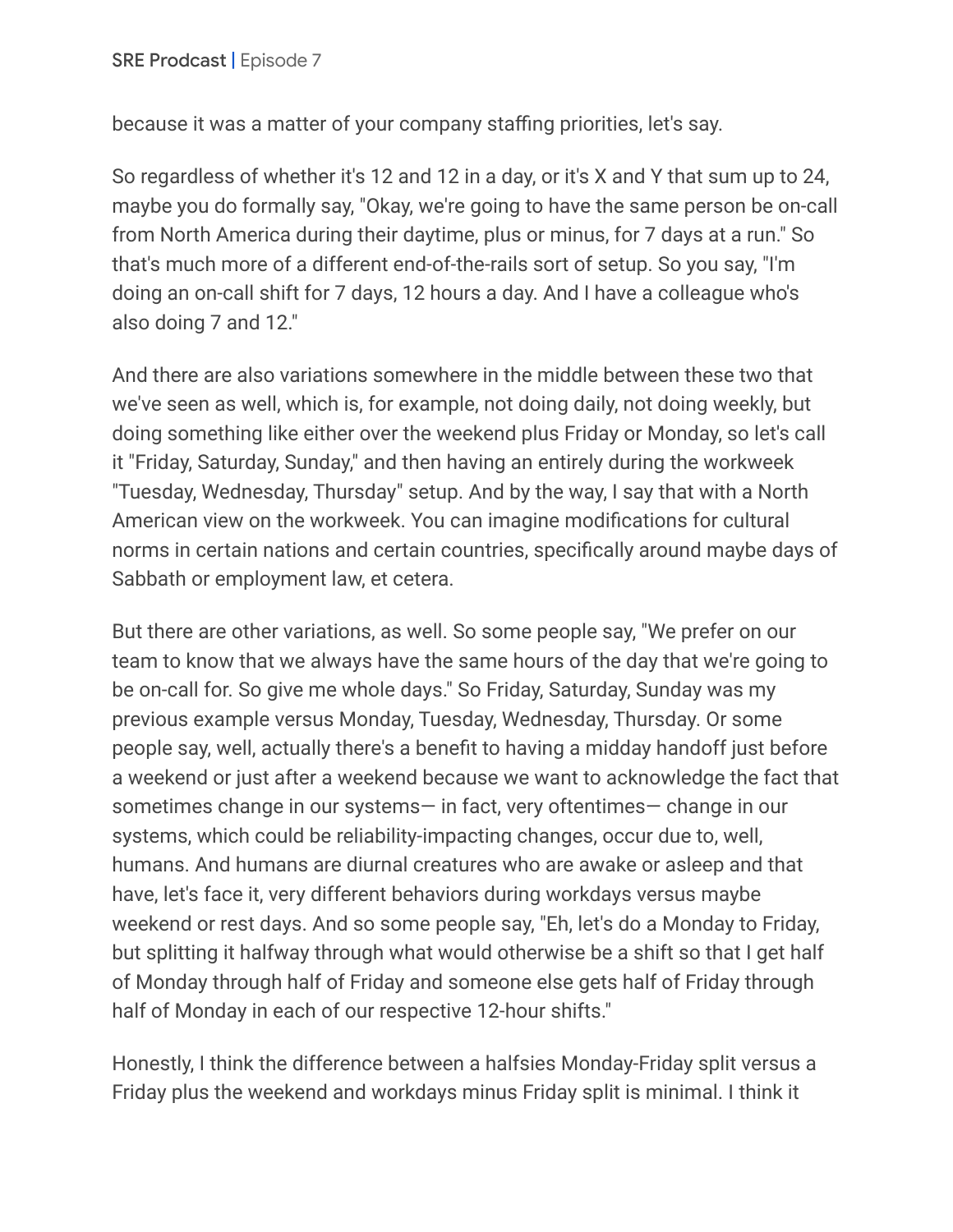may be over-optimization, but honestly, if there's a thing that resonates with your team or with your org and they would prefer to do that, give them that choice. Plus so long as you have systems that allow you to carefully trade shifts for people so that they can further micro-optimize for mutual benefit amongst pairs of people who want to do each other favors, you're going to be okay.

The last thing I'd advise for you to do, however, is just to say, "There is a robot that declares when people are on-call and it's all going to happen and you can't change, and deal with it." You have to acknowledge there are humans all throughout all of these processes. And we want to optimize for their happiness and their sustainability to want to come back to the on-call rotation.

**MP:** Prior to when I came to Google, I was actually part of a single site on-call rotation that had a 24-hour pager holding. I can't remember exactly how we split the weeks, but it would be multiple consecutive 24-hour periods that we'd be holding the pager for. And I'm sure there are organizations out there that don't have the ability to have dual-sided teams.

## **Andrew:** Absolutely.

**MP:** So what would your recommendation for them be?

**Andrew:** Well, to the extent possible, I think the most important thing we need to keep in mind in any on-call design— regardless of whether it's split within a day or not, 24 hours a day or 12 hours a day— is that our humans or on-callers are our most precious resource and their freshness, their vitality— nevermind the service's vitality— is most important.

So for example, one day I came into work when I was— it was like my third or fourth week on the job. And I came in to find— and of course, this is going to sound like some Silicon valley stereotype, but please bear with me for a second— I found the engineer that I knew the most, my mentor, sleeping in a bean bag. There's the Silicon Valley stereotype, but take from it what you will. When he woke up later, I asked him, I said like, "Is that a thing that's allowed? Can we sleep in the beanbags?" And he said, "Well, I got paged late last night. And so I still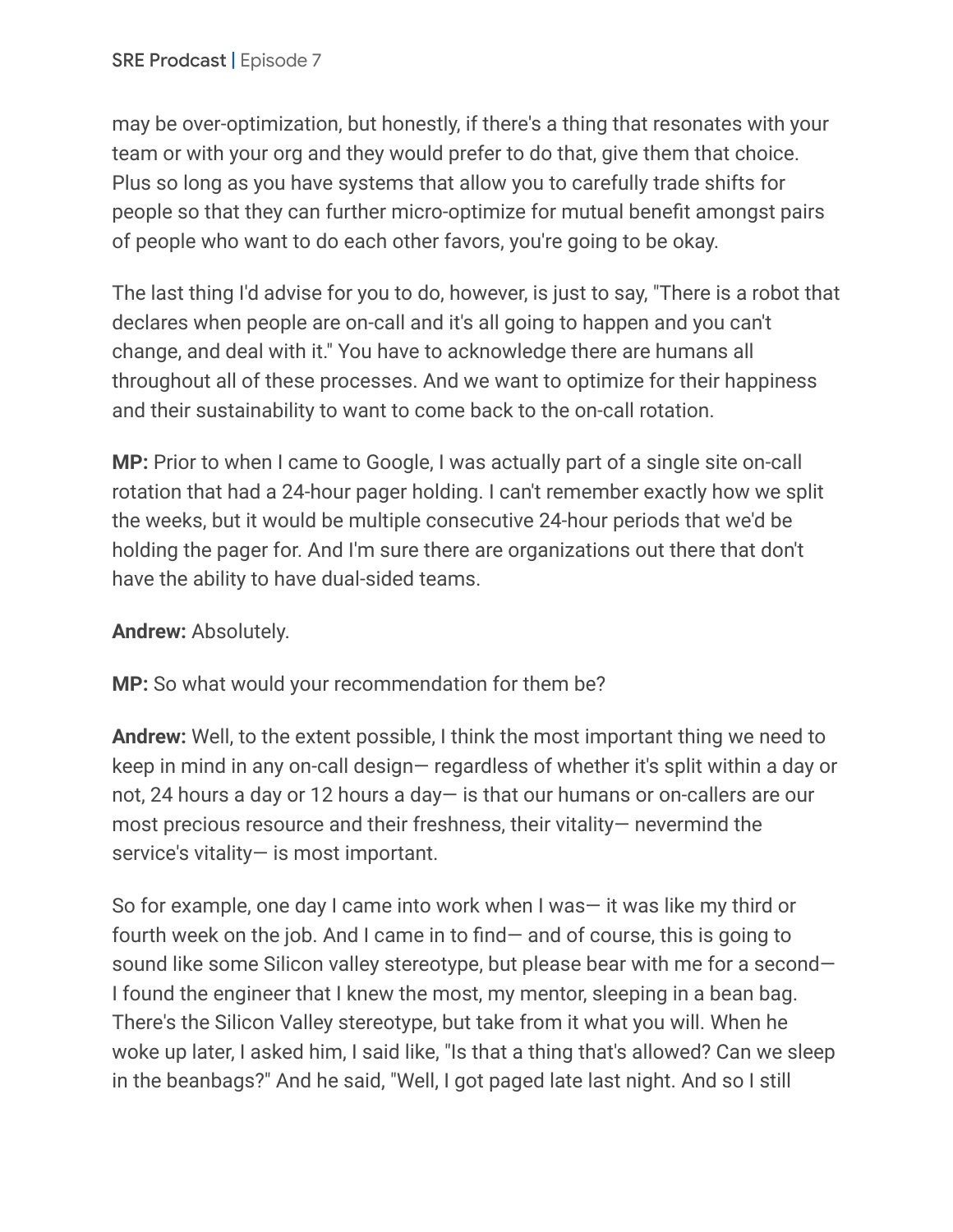came into work today because I'm on-call a little bit later today, but I was doing the company a favor last night and staying up later to make sure that I saw this through. And I know that if I get paged, it will page me in this case [during] what would otherwise be my business hours, daytime, but I'm going to take a bit of a nap so that I can be much more fresh in case I'm not paged until later today. I want to do better at that page." So yes, "be easy on yourself" was the directive that he gave me. And I remember that to this day.

But maybe the general lesson to take away from this is, if you're going to be doing an all-day and all-night on-call rotation, I don't think it is sustainable personally to be paged multiple times in the middle of the night for multiple nights if the type of work you are doing is not shift work. I know certain classes of engineering work are like, "Oh, I'm going to roll onto the night shift and I'm going to roll off." That's a different story. But if you are a quote-unquote, "daylight hours" worker, 40 hours a week, whatever the case is, but you are also on-call, the only thing I would ask of a management structure in that is to have compassion for the fact that if people are woken up in the middle of the night multiple nights, they're not going to be at their best for later times.

So what might be a compromise here? I would maybe suggest that maybe there's a policy— like if you get paged in the middle of the night on multiple consecutive nights, that there's a mercy substitution, like you can avail of your colleagues to see if someone will take over the rest of your shift, knowing full well that most of the time, if things are sized right, crossing your fingers, this won't happen. But in the rare case it does, we let you tap the hours, is essentially what I'm saying. That would be my suggestion. But again, given that that is not how things work at Google, I'm merely speculating. And I wish everyone the best of luck in figuring out how to size, shard, and trade their on-call rotations.

**Viv:** I really liked that you said that the people come first.

## **Andrew:** Yes.

**Viv:** I'm just using myself as a reference point, but when I first started with on-call, I was really nervous about being on the rotation. You don't want to let the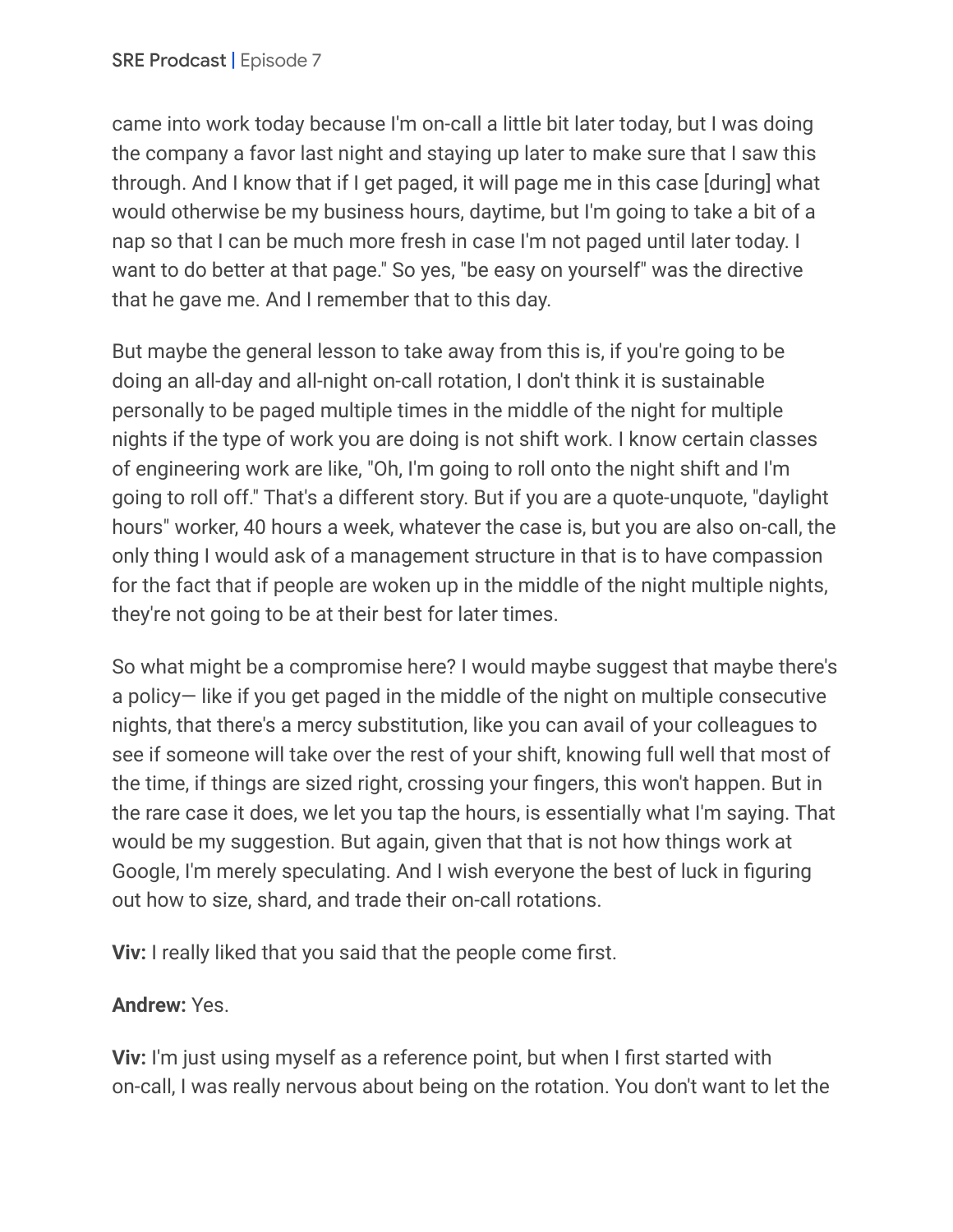team down, you want to make sure you're getting to everything. And I think it is a good reminder that you have to make sure you are in your best spot, which ultimately will help the rotation, too.

**Andrew:** Exactly. It's not like we're like, "Welcome to SRE. We're going to burn your amygdala out from stressing you out for multiple days on end. And you're going to start smelling colors." That's not what we're here for. It's the mythos, the kind of the reputation that we put around SRE at the risk of over-mythologizing SRE, which is itself dangerous.

But what we generally tell people when they join the SRE org at Google is, "Welcome to this specialty role. It's going to require you to grow as an engineer. If you are a software engineer, now you need to learn some more operational things. If you were more operational-oriented, you're going to learn more software things. You will become a hybrid role. Not only will that make you a better engineer, we believe, but also it means that we will use you more selectively for the better good of Google products. And so with that, we are going to make major investments in you and in your operational, as well as psychological, safety. Obviously, we'll treat you well in all other respects, as well. But not only will it be you, you won't be alone. You'll be with a team of people who will be your fellow on-callers and people who are responsible for making the reliability of your product better."

Because of this— it's essentially, everyone loves being told in some way, "You're special." But we try to embody that in what we bring people into, because we know that there will also be times that are very challenging and hard, and "I don't know the answer" and "do I look bad?" and so forth. And so we try to empower people to know, "You are the best person for the job at the time. Decisions will be made and systems will become more stable, but we're not going to burn you out or leave you on a ledge because of it."

**MP:** Digging more into the staffing question, when it's time to turn up a new on-call rotation, to have a… I guess, in the Google structure, you would say that dev— the engineering organization— has decided that they think it is worthwhile, that it's worth the investment to have SREs for this part of the system. And there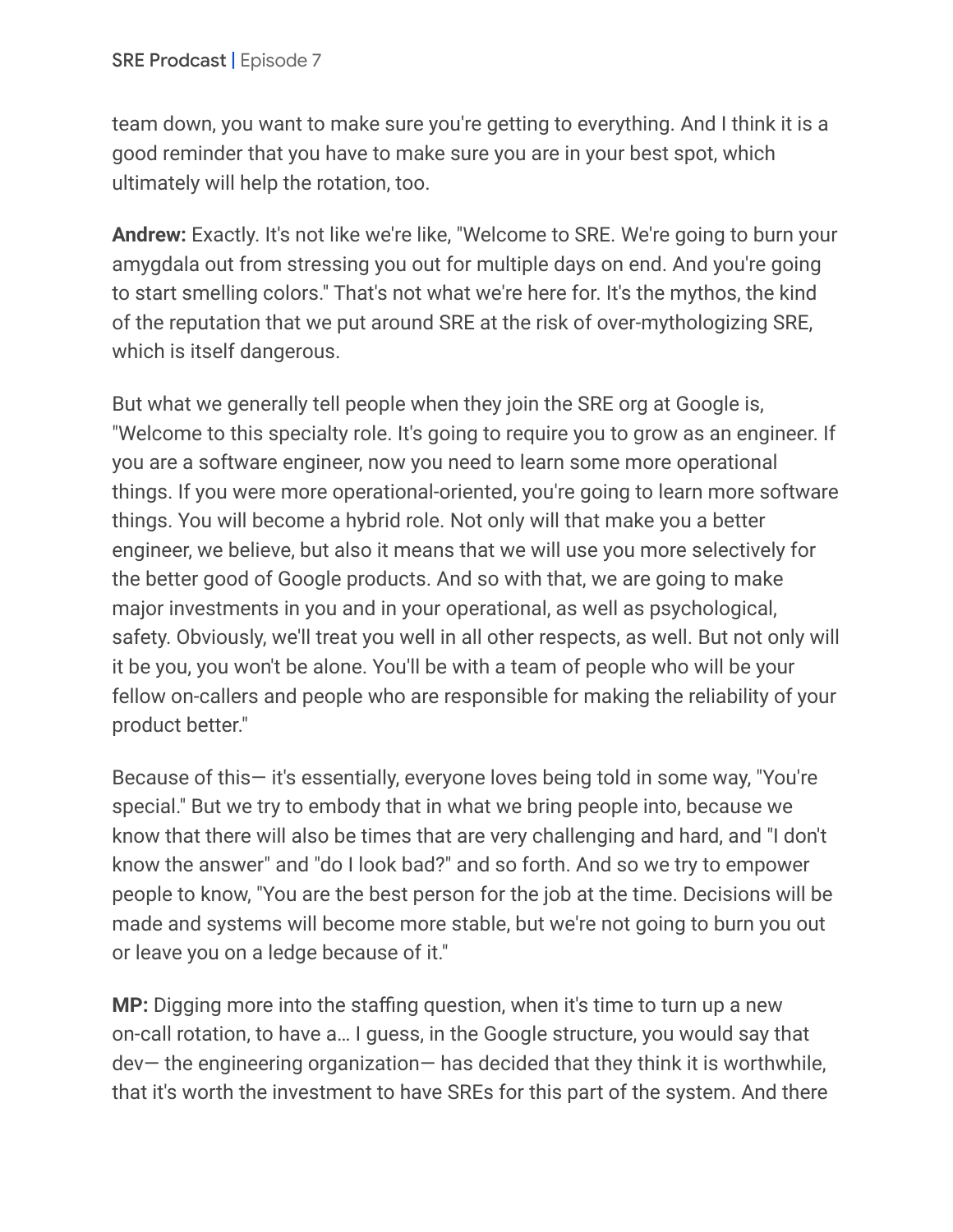now needs to be a new on-call rotation that didn't previously exist before. How do you get from that state— where really the developers are the keepers of all the knowledge and all the information about how the system works— to also having this SRE team alongside them that is ready to respond in an emergency?

**Andrew:** Yes. So there are a lot of different ways to barn raise or bootstrap, if you will, an on-call rotation for a product. And especially if you're going from an existing on-call rotation that was self on-call by the developers of the product and there were no SREs involved, to going to one where the developers may still occasionally be in the on-call rotation, but the overwhelming majority of time is attended to by SREs— there are a couple of different ways you can do this that I think will lead to a more sustainable, less painful, better results, faster sort of a thing.

So allow me to paint a picture of maybe an over-design of things you could do. Pick from this— any of these recipes. And I think it will be better than just turning the lights on an on-call rotation and throwing the pager over a wall.

So perhaps with the talent pool that you have, maybe you already have a mature set of SRE team or teams, and you have identified the most senior folks within those teams, but they're on-call for completely different products at your company. Like we like to say, titrate onto any new experiences. That's not only pro advice in the mental health space; it's like saying, "don't put in the hot liquid or you'll curdle the milk" kind of a thing. It's, if you can, try to seed a new SRE engagement with one or more senior, already experienced SREs, even if they are not in the same product's domain. Hypothetically, let's say we were turning on Google Maps on-call for the first time. So what if the person you bring over was in Search? They've had experience with on-call and reliability. So if you have that, I would start with that.

The next most important suggestion I would have is: there was a presumption here that you do not have an infinite supply of fully grizzled veteran SREs or whatever it is— fully experienced SREs to staff all of your new on-call rotations. And that eventually, if not as your second or third hire, certainly as your fourth or sixth hire, you may have someone who's completely new to the SRE role, but you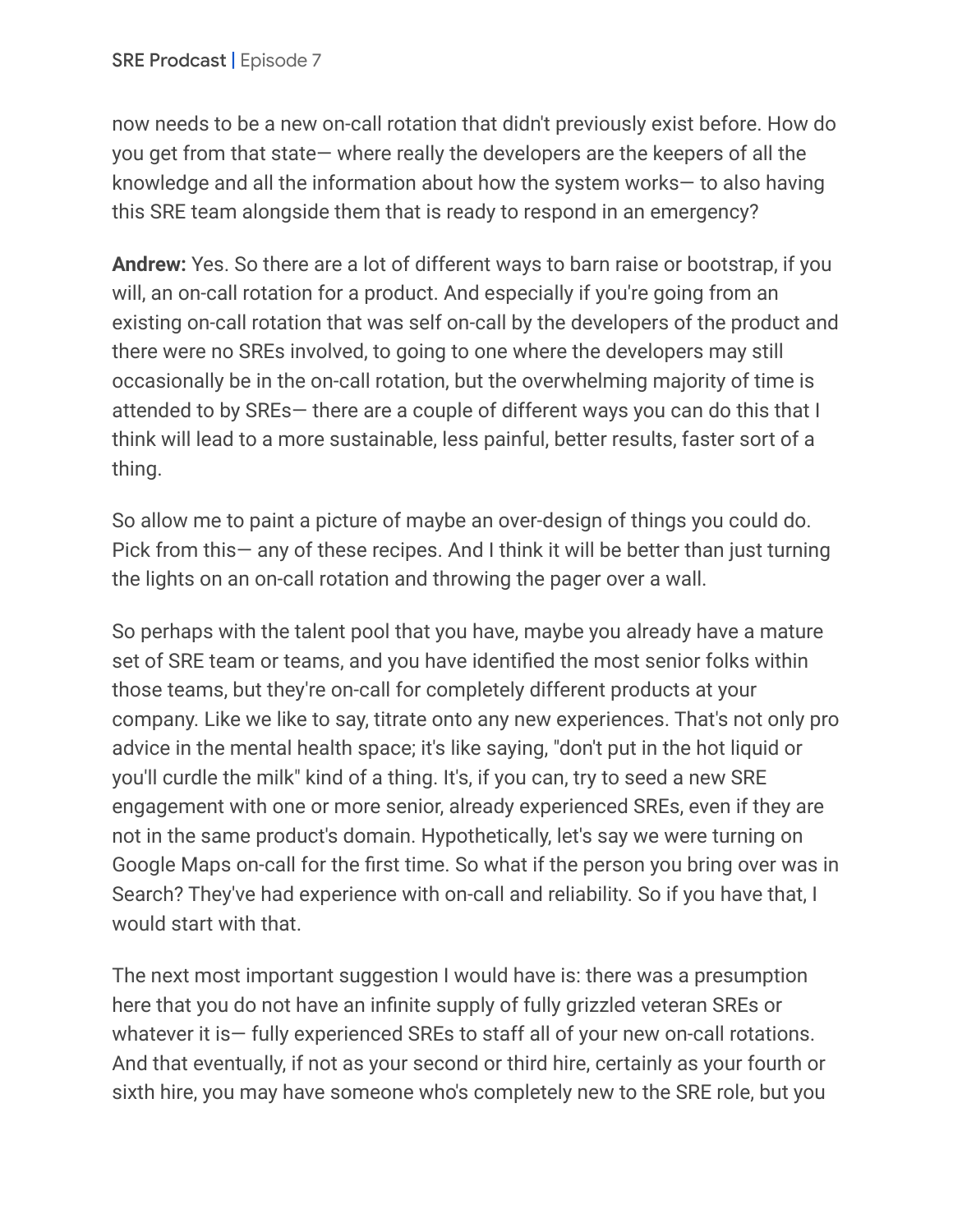hire them because they're an intelligent thinker— they're an engineer in the making, or they're an engineer in their experience, but they're an SRE in the making.

When you get to the point where you have people who are both learning the product and the role of SRE simultaneously, it is vital, in my opinion, that you have a very good safety net under and around them. What I mean by this is education and being able to walk the walk and being able to posture yourself as an SRE. Being able to emulate the thinking— the scientific thinking that goes into being an SRE— all of that's important. And the last thing you want to do is raise someone in a vacuum. I know we overly use the phrase "cargo cult engineering" in engineering. I think it's an unfortunate phrase, but many of you know what I mean: we don't want people to reinvent SRE in a vacuum 12 hours in the future from their other on-call colleagues. Because at the end of the day, thinking about this from a psychological standpoint, SREs are engineers who are already rapid inference-makers. Engineers, you know, trying to measure a couple of times, cut once or twice, make a better bridge, whatever it is that engineers do, but SREs specifically tend to be hired because they are in the good sense of bias; they are rapid, biased decision makers. And so this doesn't just apply to how they solve that we're serving excessive 500s in our front end. It's not just technical challenges. They're inherently biased creatures when it comes to things like, "Do we trust our fellow on-callers? I can't detach from work because we have someone junior, and what if they get paged and we still need to keep the site running?"

So this is a very long way of saying: I think it's very important that you have fully participatory education of all existing team members, to raise the next set of SREs that you hire and bring into the team, for everyone's benefit. Not only will it accelerate the journey to on-call for the newbie, as it were, but it'll also increase trust amongst the rest of the team.

Ideally, you don't have an overly judgmental, clique-ish, middle school-style SRE team. "No, you can't sit at our lunch table," nothing like that, certainly. But you want people to be able to see that your newest people succeed or fail at a theoretical exercise multiple times before they get their hands on the control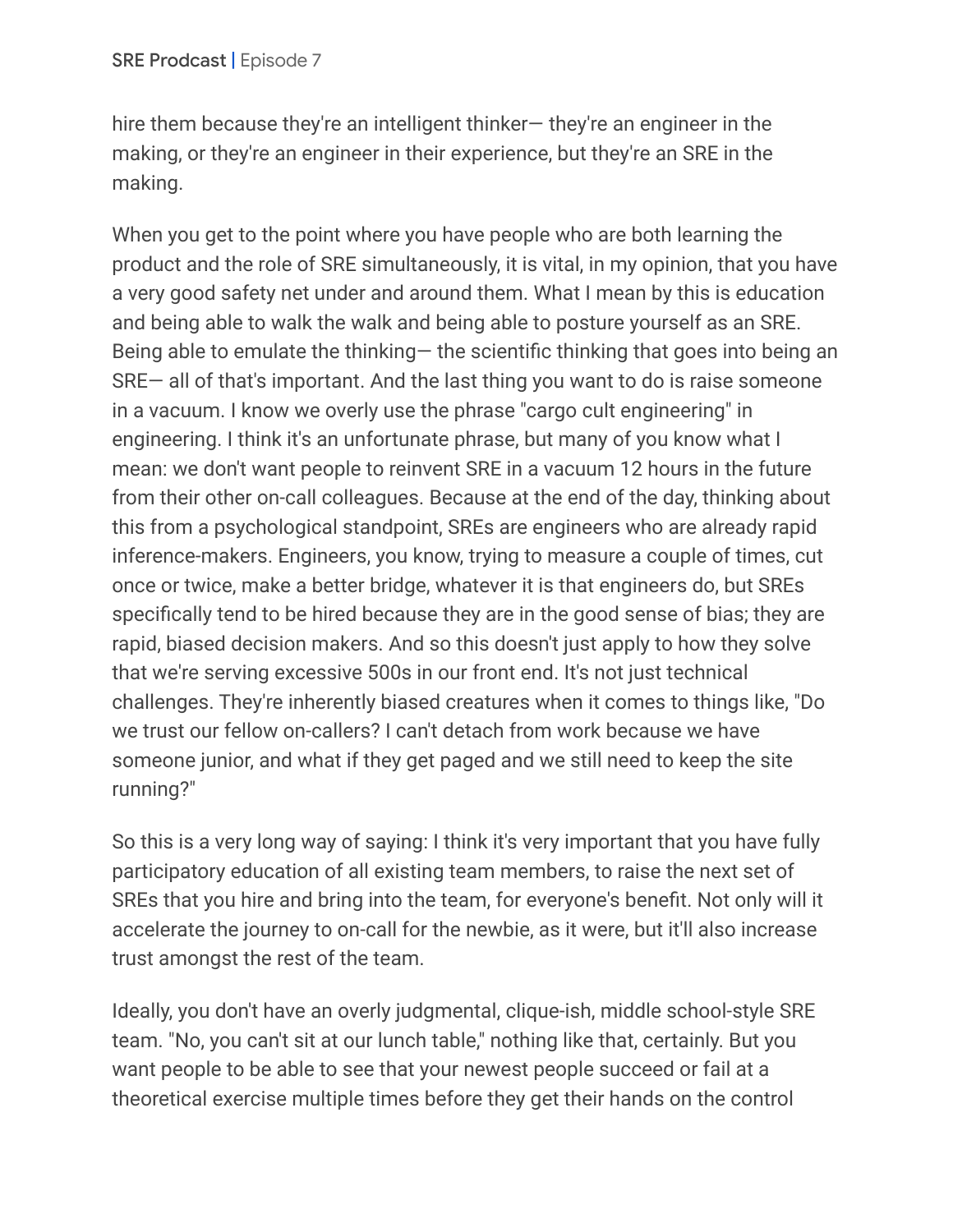surface and before they are solo on-call.

So when I say this, my recipe, then, for an SRE on-call team is clear. The first person should be highly experienced. And the point that I made through that long-winded explanation is: the second person should be someone who is relatively senior but is incredibly good at helping teach the art to anyone else and helping to further stir the cultural pot of norms going on in your team.

And then the third plus folks can either be senior talent if you've got it, or junior talent if you want to build it. But any way you slice it, you need to make sure that you have people who are good at norm-ing the team as you go. There are other, of course, considerations at play as well, including: when do you hire? Do you start with a 24-hour rotation or do you start with the 12 and 12, plus or minus? How do you make sure that both— assuming that you're dual-homing your on-call rotation— both sites feel equally empowered, and it's not that one is domineering over the other, or that only decisions are made in the same time zone as where your developers live, or something like this. There's a lot of that.

But on the whole, in summary, in barn raising an on-call rotation, I look for super-senior— like exemplars of the art— then teachers of the arts— which can often also be exemplars of the arts and ideally are— and then the healthy mix of people from different sorts of backgrounds within all of this. And again, I just want to encourage you to say that it's okay if an SRE comes from a radically different product within the company or elsewhere into an SRE team. If anything, as our biologists would say, this adds hybrid vigor. So it's great if you've got a front-end-oriented person and a throughput or pipeline-oriented person working in the same SRE team. Oh, and by the way, that new SRE team is a storage layer that isn't front-end or throughput. That's actually one of the best cases for eventual awesomeness: robustness of awesomeness.

**MP:** Could you go into a little more detail about creating an opportunity for everyone on the team to build their own confidence in their teammates' abilities?

**Andrew:** Yes. And failing in a theoretical exercise rather than on the real product.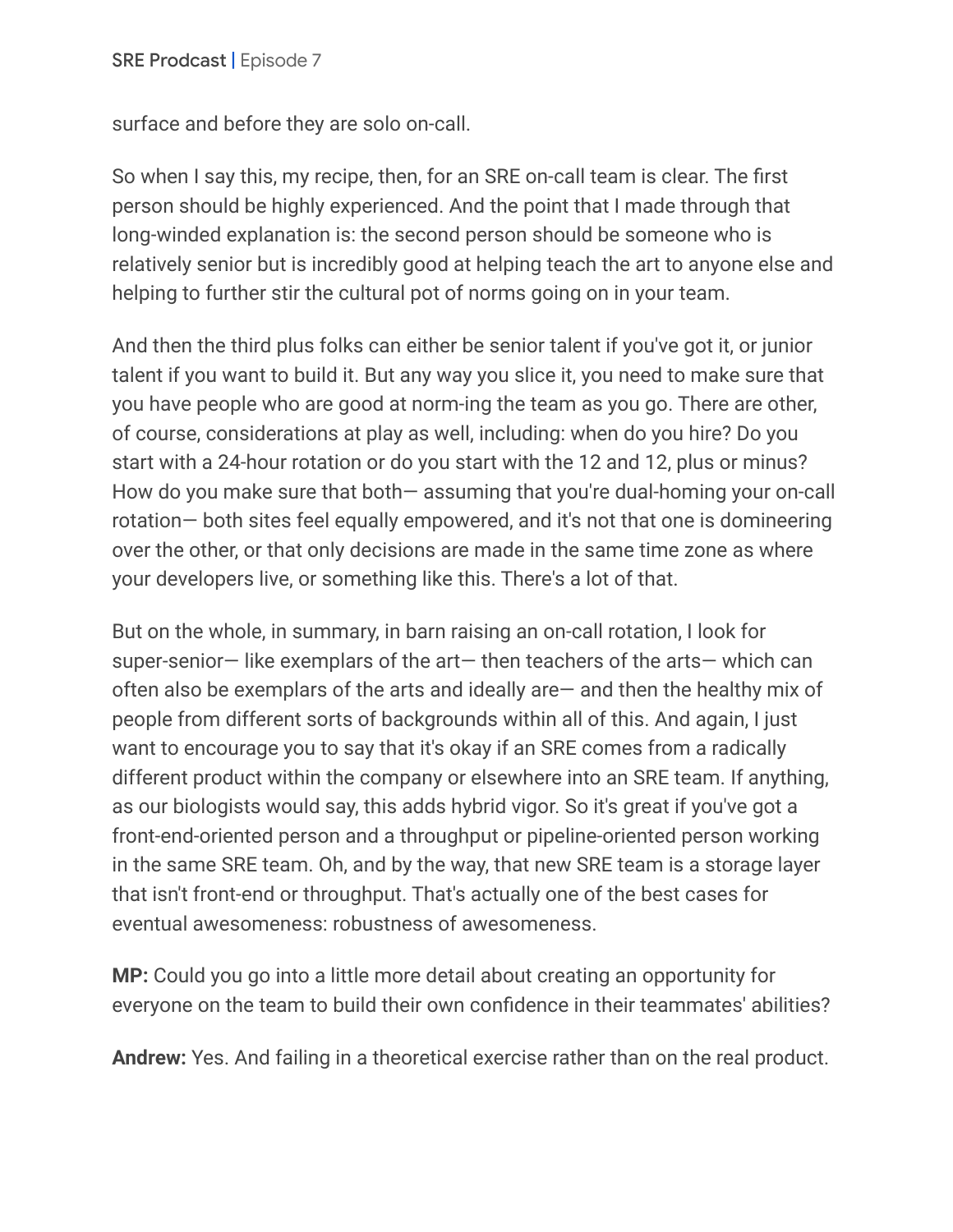Yes.

**MP:** Yeah. Can you talk a bit more about what that would look like for a team?

**Andrew:** This is one of actually my favorite things to talk about, so I'm so glad that you led us here. Part of being in this tribe, if you will, of SRE is the kind of oral culture. Part of this is the lessons you learned from your predecessors and then eventually your colleagues. And so one of the best ways to have really good muscle memory at diagnosing problems, becoming better at applying the scientific method as it were in your on-call, is to practice it in a no or low-stakes environment ahead of time.

In some circles— especially gaming circles— you might hear of tabletop-style exercises with game masters who are running you through a multi-player adventure. You're in a twisted maze of 500 error codes and Prometheus consoles. What do you do next? I go left. Okay. What do you see there? Like if you have your own multi-user game, that's a lovely environment. Other security professionals will also use the word tabletop exercise. It's like, we're going to see what happens if we have a certain country invade another country. What do we do? Who do you call? That kind of a thing.

At Google, we have what we call "Wheel of Misfortune," which is just a cheesy way of saying that we do a tabletop. And what we do is: many teams will have a weekly or monthly sort of gathering. They'll call it Wheel of Misfortune or something else. It's a tabletop where the game master has been thinking, since the last game anyway, about an interesting story, an interesting diagnostic path that they want to socially norm out to the rest of their team. They want to inoculate them to the, "Well, I've never thought of this before" problem.

So they'll come up with some sort of trigger condition and some sort of actions that need to occur in order to save the universe or save your product from certain ruin. So maybe it'll be that the whole team gets together in a big room with a whiteboard or a computer running a synthetic copy of your services stack, and they'll say, "Okay, well, today's volunteer is Sally. And okay, Sally, welcome to being our brave on-caller for today. Your backup on-caller today is me. You get paged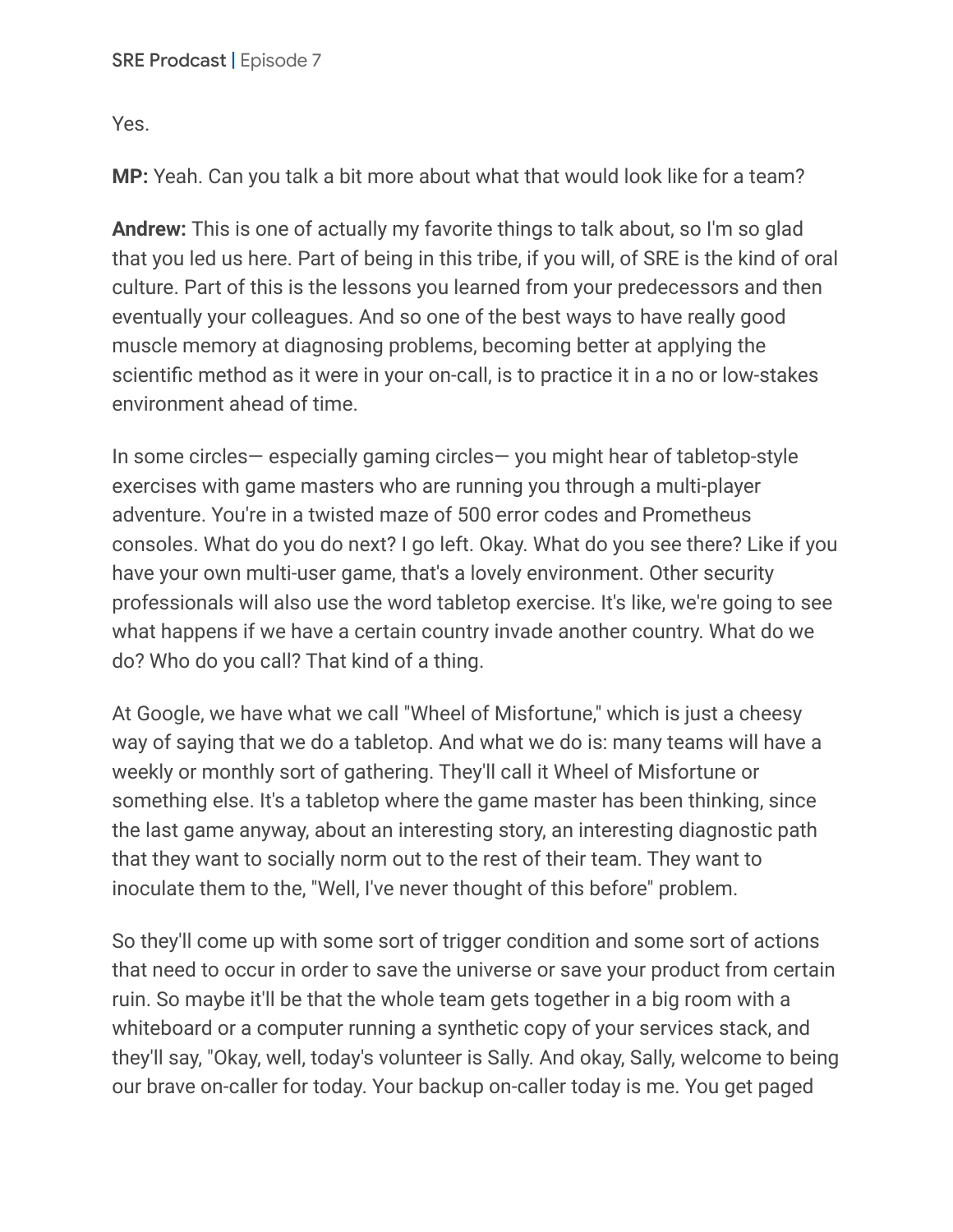because of the following message." And it's something authentic to how your alerting and monitoring systems work at your company. And maybe you don't have screenshots of a real thing that's broken or maybe you do; maybe it's all verbal. So the person says, "Okay, Sally, so you get paged for excessive 500s in Asia Pacific. Where would you go to validate this? What would you click on? What would you see?" And maybe Sally says, "Okay, well, so I open up our Prometheus dashboard and I filter it out so that I'm only looking at the Asia Pacific region. And then I'm looking at what cloud clusters we're running from. What do I see, Andrew?" And as the game master, I would say, "Okay, well, you see a bunch of what looks like very cyclical traffic going over the last eight days. Latency seems within normal, but there's - oh, there's this little spike over here in the very specific cluster that we've rented in India." "Oh, tell me more." And so it becomes a conversation.

Now meanwhile, everyone else in the room is listening into this. And I think there are very likely different sorts of cognitive processes going on. So for example, a very senior person is going to be like, "Oh, Andrew has given them the good old 500s error and APAC trick. I bet this is from an issue that we had three years ago, and he's just doing this as a rerun." But maybe there's a junior person in there and they're going, "Boy, I'm not thinking about this the same way Sally was thinking about this. That's cool. I've learned something from where Sally is going with this"— that sort of a thing.

Now keep in mind that the volunteer— this mythical Sally person that we're talking about— it's okay if they get stuck, because also that goes back to the whole norm-ing of the tribe. If you don't know an answer, that's okay. This is not like, "Okay, now please go commit ritual embarrassment, and be shunned from the team." Instead it's, "Okay, we'll phone a friend. Does anyone else here have a suggestion?" And the game master is very good about making sure that they're not just always getting the smarty-pants person who's been here for 10 years answering the questions. And you just stir this rigorous scientific thinking through your team.

Bonus points if occasionally your game masters do something forward-looking. For example, the team is going to be on-call for a new feature in, okay, if this is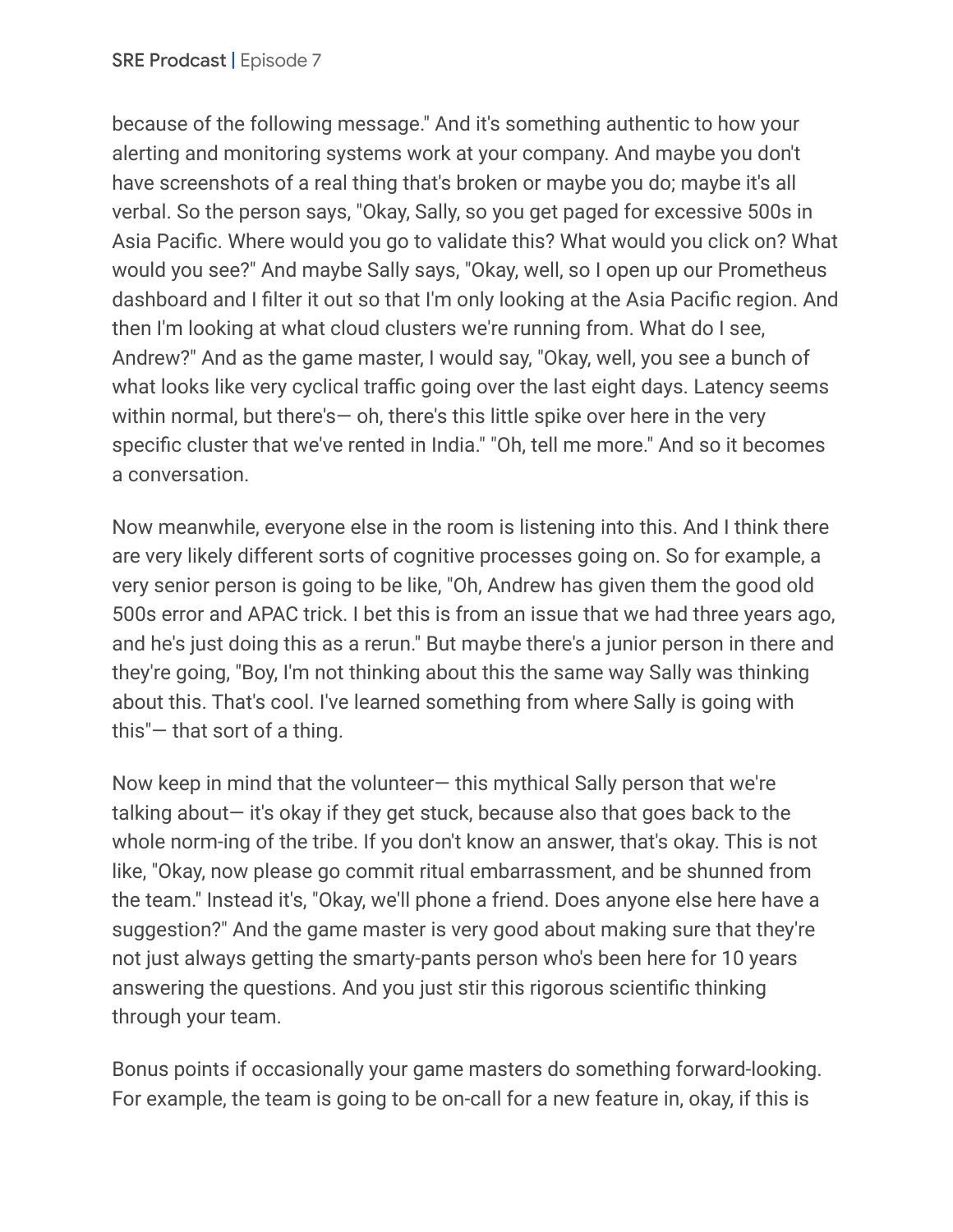the on-call for [the] Maps team, there's a new feature coming down the road where you'll be able to get directions by skateboard instead of by walking or biking, let's say. So maybe one person on the team has been working with the developers on the skateboard navigation feature. And so they're the game master that week. And they say, "The following scenario happens three months in the future when we're on-call for the skateboard backend." And people go, "Well, I don't know anything about the skateboard backend." "True. Let's learn about it together."

So it really is a great way to build mutual trust, muscle memory, better neurons for rapid inference in the myriad decision tree that you'll be faced with when you're on-call, and some level of hope/strategy for the future. I love it and I recommend it for anyone. You don't have to have played a bunch of role-playing games as a kid to become great at either participating in or proctoring a tabletop. You just have to have some interest in it, some willingness to be a bit verbal— a bit more communicating than you might be in your day-to-day sort of job— and be fascinated with how other people learn or how you want to learn.

**Viv:** Absolutely. I also really like that. I'd just like to point out that at least for Google, we have SRE EDU, which does do some form of this. And that's, I guess, the training program for new SREs. And so you get this upfront of like, "Oh, let's test out the waters."

**Andrew:** Exactly. I co-founded that group, and that was very, very important in our design. We wanted to make sure that people got a front-row seat to theoretical fireworks so that they didn't have to be scared the first time— like, "Oh no, I'm letting Google down." Without giving too much of the secret sauce away, I will say that a really cool thing about being an SRE at Google is that in your second or third week on the job, you get to be on-call for a hypothetical Google service: fully featured, but [that] doesn't have any real users. It's just robots pretending to send clicks.

And you learn both about how technologies at Google work and how they break. And then, "Oh, huh. Why is this pager on my table going off?" And before you know it, if you were given a lecture about internal corporate networking or